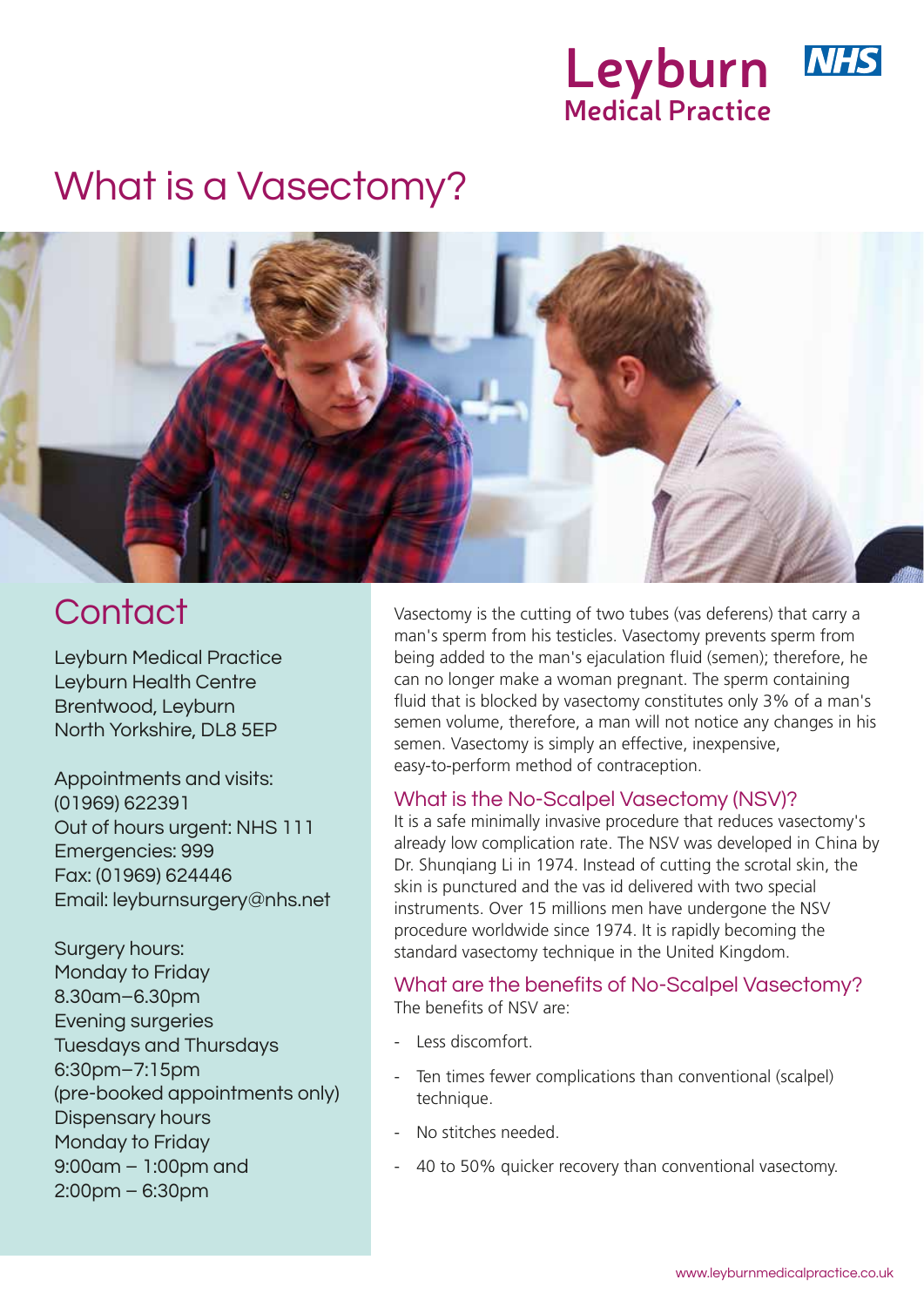# What is different about a No-Scalpel Vasectomy?

No-Scalpel Vasectomy is different from a conventional vasectomy in the way the doctor approaches the vas deferens. In addition, an improved method of anesthesia helps make the procedure less painful.

In a conventional vasectomy, after the scrotum has been numbed with a local anesthetic, the doctor makes one or two small cuts in the skin and lifts out each tube in turn, cutting and blocking them so the sperm cannot reach the semen. Then the doctor stitches the cuts closed.

In a No-Scalpel Vasectomy, the doctor feels for the vas deferens under the skin and holds them in place with a small clamp. Instead of making two incisions, the doctor makes one tiny puncture with a special instrument. The same instrument is used to gently stretch the opening so the tubes can be reached. The vas deferens is then blocked using the same methods as conventional vasectomy. There is very little bleeding with the no-scalpel technique. No stitches are needed to close the tiny opening, which heals quickly, with no scar.

### Is No-Scalpel Vasectomy safe?

Vasectomy in general is safe and simple. Vasectomy is an operation, and all surgery has some risks, such as bleeding, bruising, and infection. However, serious problems rarely happen.

#### Is No-Scalpel Vasectomy painful?

The No-Scalpel Vasectomy is an almost painless procedure. You may experience mild discomfort when the local anaesthesia is administered. However, once it takes effect you should feel no pain. Some men feel a slight "tugging" sensation during the procedure.

### Following your No-Scalpel Vasectomy

After surgery you may be a little sore for a few days. Generally, three or four day's rest is enough time for recovery before men can return to work and most normal, non-strenuous physical activity. Sex can usually be resumed 7 days after the procedure. Afterwards, you will be sore for a couple of days, and you might want to take a mild painkiller. But the discomfort is usually less with the no-scalpel technique, because there is less injury to the tissues. Your doctor or nurse will provide you with complete instructions about what to do after surgery.

#### How can I be sure I need a vasectomy?

Well, first, you must be absolutely sure that you don't want to father a child under any circumstances. Then, talk to your partner; it's a good idea to make the decision together. Consider other kinds of birth control. Talk to a friend or relative who has had a vasectomy. Think about how you would feel if your partner had an unplanned pregnancy. Talk with a doctor, nurse, or family planning counsellor.

A vasectomy might not be right for you if you are very young, your current relationship is not stable, you are having the vasectomy just to please your partner, you are under a lot of stress, or you are counting on being able to reverse the procedure later.

#### Will a vasectomy change me sexually?

Vasectomy only interrupts the vas deferens that carry sperm from the testes to where they are added to your semen. It does not alter a man's sensation of orgasm and pleasure. Your penis and your testes are not altered in any way. The operation has no noticeable impact on the man's ability to perform sexually, nor does it affect the balance of male hormones, male sex characteristics, or sex drive. As always, testosterone continues to be produced in the testes and delivered into the blood stream. Your body still produces semen, and erections and ejaculations occur normally. As before, the body naturally absorbs unused sperm. The patient will not feel any different physically from the way he felt before. Vasectomy is simply a sterilization procedure; once it has been performed, a man's semen will no longer contain sperm and he can no longer father a child.

# Will I be sterile right away?

No. After a vasectomy, there are always some active sperm left in your system. It takes about at least 25 ejaculations to clear them. **You and your partner should use some other form of birth control until your doctor tests your semen and tells you it is free of sperm.**